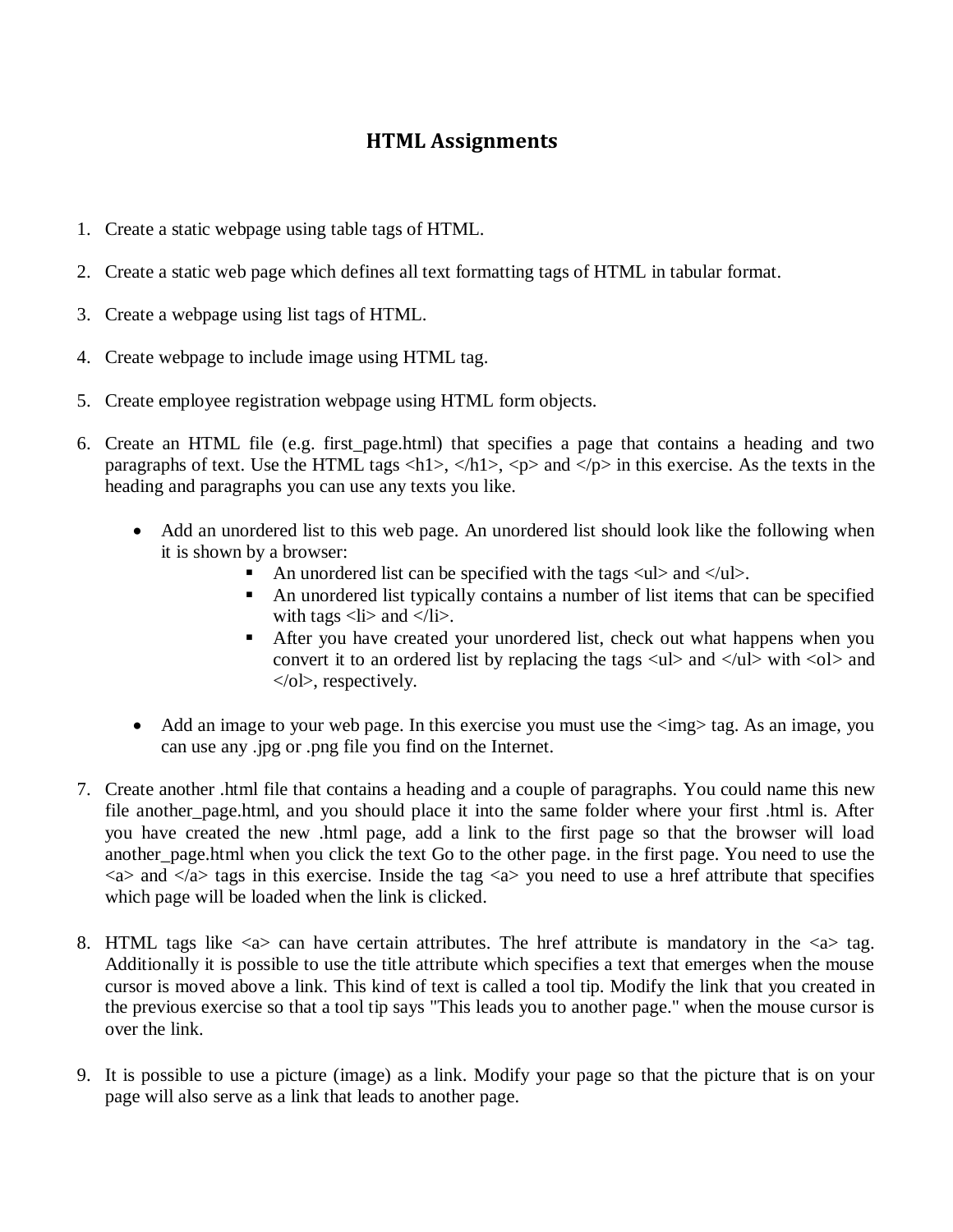- 10. Upload your two .html files to a server and test that they work as real internet pages.
- 11. Design a website for a College. There should be at least 15 web-pages present in the web-site. There should be:
	- One Home page that leads to other pages. The Home page should contain the name of the college as heading along with the college logo. There should be a tab with the following links:
		- Home:
		- Academics:
		- Admission:
		- Gallery.
		- There should be an appropriate description of the college on the home page.
	- $\bullet$  One Academics page which contains a list of all the departments present in the college  $\hat{a}\hat{\epsilon}^{\alpha}$ Arts, Science and Commerce. The list should be a nested list, with available courses mentioned under each department. There should be a minimum of two courses under each department, (for e.g. Computer Science and Mathematics under Science, English and Sociology under Arts and so on). Each Course entry in the list should be a HTML link that leads to a web-page totally dedicated to the course itself.
	- Each Course should have its own dedicated web-page. This page should contain a description about the course, a list of all the teachers taking the course and the timetable for that particular subject.
	- The Admission page basically contains a form that a student needs to fill up in order to take admission in the college. The form should ask all the necessary questions using appropriate form elements.
	- One gallery page that contains set of photos taken of the college and its students.

Please note that each web-page in this website should have the same background Image/color. The looks of each page should be similar.

- 12. Design a website for the Tourism Sites of a given City. There should be at least 15 web-pages present in the web-site. There should be:
	- One Home page that leads to other pages. The Home page should contain the name of the City as heading along with a logo. There should be a tab with the following links:
		- Home;
		- Heritage;
		- Hotel Booking;
		- Gallery.

There should be an appropriate description of the college on the home page.